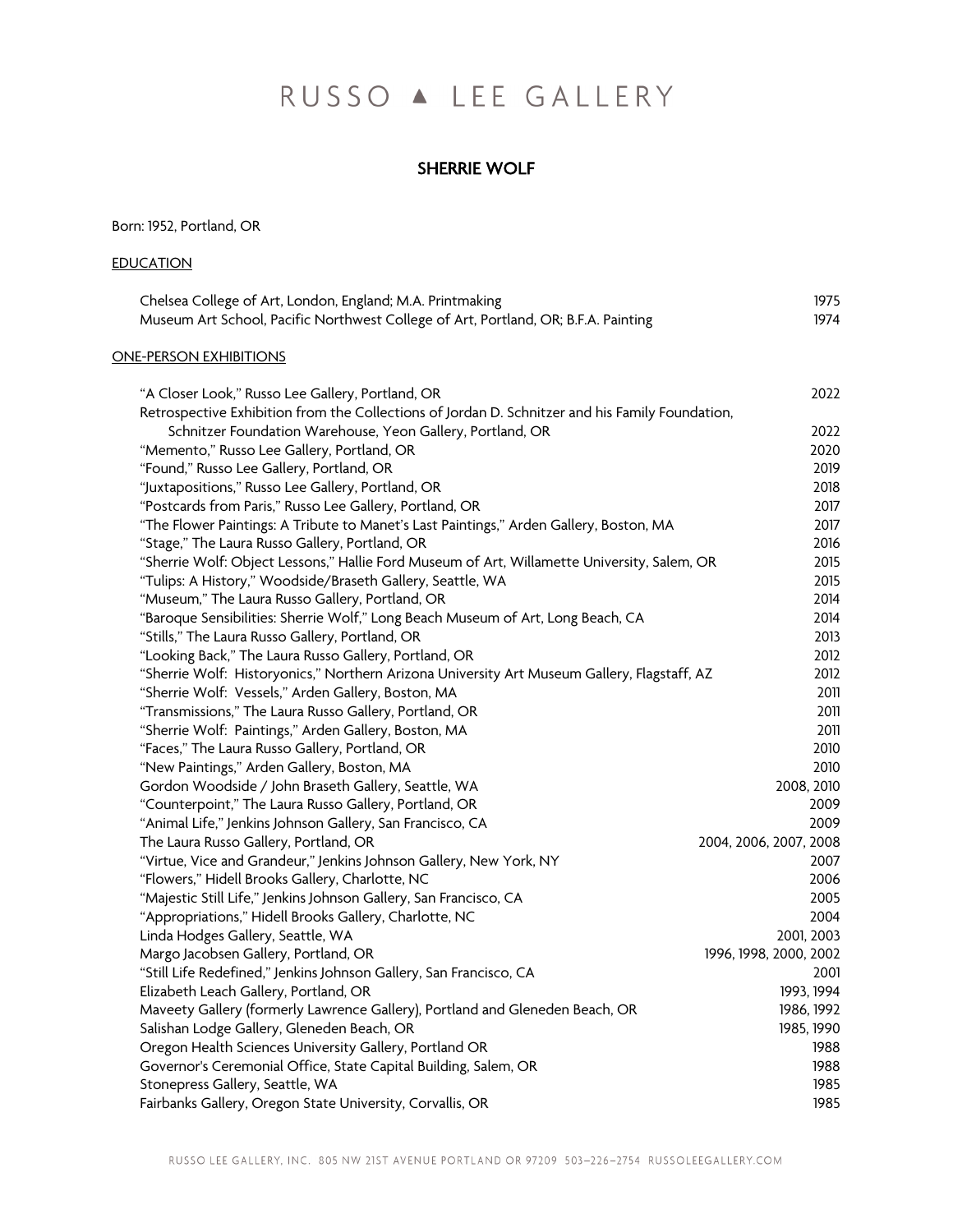| Fountain Gallery of Art, Portland, OR                  | 1977, 1979, 1982, 1984 |
|--------------------------------------------------------|------------------------|
| Mayer Gallery, Marylhurst College, Marylhurst, OR      | 1984                   |
| Unitarian Fellowship Gallery, Portland, OR             | 1981                   |
| White Gallery, Portland State University, Portland, OR | 1980                   |
| City Hall, Portland, OR                                | 1978                   |
| Greenwood Gallery, Seattle, WA                         | 1978                   |
| Rienshaw Gallery, Linfield College, McMinnville, OR    | 1977                   |
| Ann Hughes Gallery, Portland, OR                       | 1976                   |

# **SELECTED GROUP EXHIBITIONS**

| "Art of Food: From the Collection of Jordan D. Schnitzer and his Family Foundation,"                 |            |
|------------------------------------------------------------------------------------------------------|------------|
| University of Arizona Museum of Art, Tucson, AZ                                                      | 2021-2022  |
| "Holiday Group Exhibition, Russo Lee Gallery, Portland, OR                                           | 2019, 2021 |
| "Floral Still Life," Arden Gallery, Boston, MA                                                       | 2021       |
| Russo Lee Gallery, Portland, OR                                                                      | 2020       |
| "Unlimited 2019," Exhibition of PNCA Alumni, PNCA, Portland, OR                                      | 2019       |
| "In Bloom," Russo Lee Gallery, Portland, OR                                                          | 2018       |
| "Places to Thrive, "Art About Agriculture, Betty Feves Memorial Art Gallery, Blue Mountain           |            |
| Community College, Pendleton, OR, in collaboration with Oregon State University                      | 2017       |
| "30 Years: New Work by Gallery Artists," Russo Lee Gallery, Portland, OR                             | 2016       |
| "Paradise: Fallen Fruit," Portland Art Museum, Portland, OR                                          | 2015-2016  |
| "Northwest in the West: Exploring Our Roots," Tacoma Art Museum, Tacoma, WA                          | 2014-2016  |
| "Stilleven: Contemporary Still Life," Hallie Ford Museum of Art, Willamette University, Salem, OR    | 2015       |
| "In Passionate Pursuit: The Arlene and Harold Schnitzer Collection and Legacy," Portland Art         |            |
| Museum, Portland, OR                                                                                 | 2014-2015  |
| The Laura Russo Gallery, Portland, OR<br>2003, 2004, 2005, 2007, 2008, 2009, 2010, 2012, 2013, 2015  |            |
| "Art Beat Exhibition: Celebrating 15 Years of Creativity on OPB," Pioneer Place, Portland, OR        | 2014       |
| "Object Focus: The Bowl," Museum of Contemporary Craft, Portland, OR (invitational)                  | 2013       |
| "Trust: PNCA Alumni Exhibition," Pacific Northwest College of Art, Portland, OR                      | 2012       |
| "Strange Beauty: Baroque Sensibilities in Contemporary Art," I.D.E.A. InterDisciplinary Experimental |            |
| Arts, Edith Kinney Gaylord Cornerstone Arts Center, Colorado Springs, CO                             | 2011-2012  |
| "50th Anniversary Celebration," Gordon Woodside/John Braseth Gallery, Seattle, WA                    | 2011       |
| "25th Anniversary Gallery Group Show," The Laura Russo Gallery, Portland, OR                         | 2011       |
| "Album--Artist Portraits of Artists," The Art Gym, Marylhurst University, Marylhurst, OR             | 2010       |
| "The Secret Language of Animals," Tacoma Art Museum, Tacoma, WA                                      | 2010       |
| "Arlington Club Contemporary Art Presentation," Arlington Club, Portland, OR (brochure)              | 2010       |
| "PNCA at 100," Portland Art Museum, Portland, OR                                                     | 2009       |
| "Celebrating PNCA at 100: An Exhibition of Alumni Artists," The Laura Russo Gallery, Portland, OR    | 2009       |
| "Homage: Re-enactments, Copies and Tributes," The Art Gym, Marylhurst University,                    |            |
| Marylhurst, OR                                                                                       | 2008       |
| "Art for the Bridge: Benefiting the Bridge Breast Network," Dallas Women's Museum, Dallas, TX        | 2008       |
| "The Collector's Eye: Contemporary Art from the Leo Michelson Collection," Hallie Ford Museum of     |            |
| Art, Willamette University, Salem, OR                                                                | 2008       |
| "8th Northwest Biennial," Tacoma Art Museum, Tacoma, WA                                              | 2007       |
| "20th Anniversary Group Show," The Laura Russo Gallery, Portland, OR                                 | 2006       |
| "14 Years, 14 Artists: Mahaffey Fine Art," Portland Art Museum, Portland, OR                         | 2006-2007  |
| "2006 Sitka Art Invitational," Sitka Center for Art & Ecology, World Forestry Center, Portland, OR   | 2006       |
| Inaugural Exhibition, Jenkins Johnson Gallery, NY, NY                                                | 2006       |
| "Affordable Art Fair," Jenkins Johnson Gallery, New York and London                                  | 2003, 2004 |
| "Annual Realism Invitational," Jenkins Johnson Gallery, San Francisco, CA                            | 1999-2004  |
| "Art About Agriculture Tour 2002," Oregon State University, Corvallis, OR, traveling show            | 2002-2003  |
| "The Dog & Pony Show," Coos Art Museum, Coos Bay, OR                                                 | 2002       |
| "Representing Representation V," Arnot Art Museum, Elmira, NY                                        | 2001-2002  |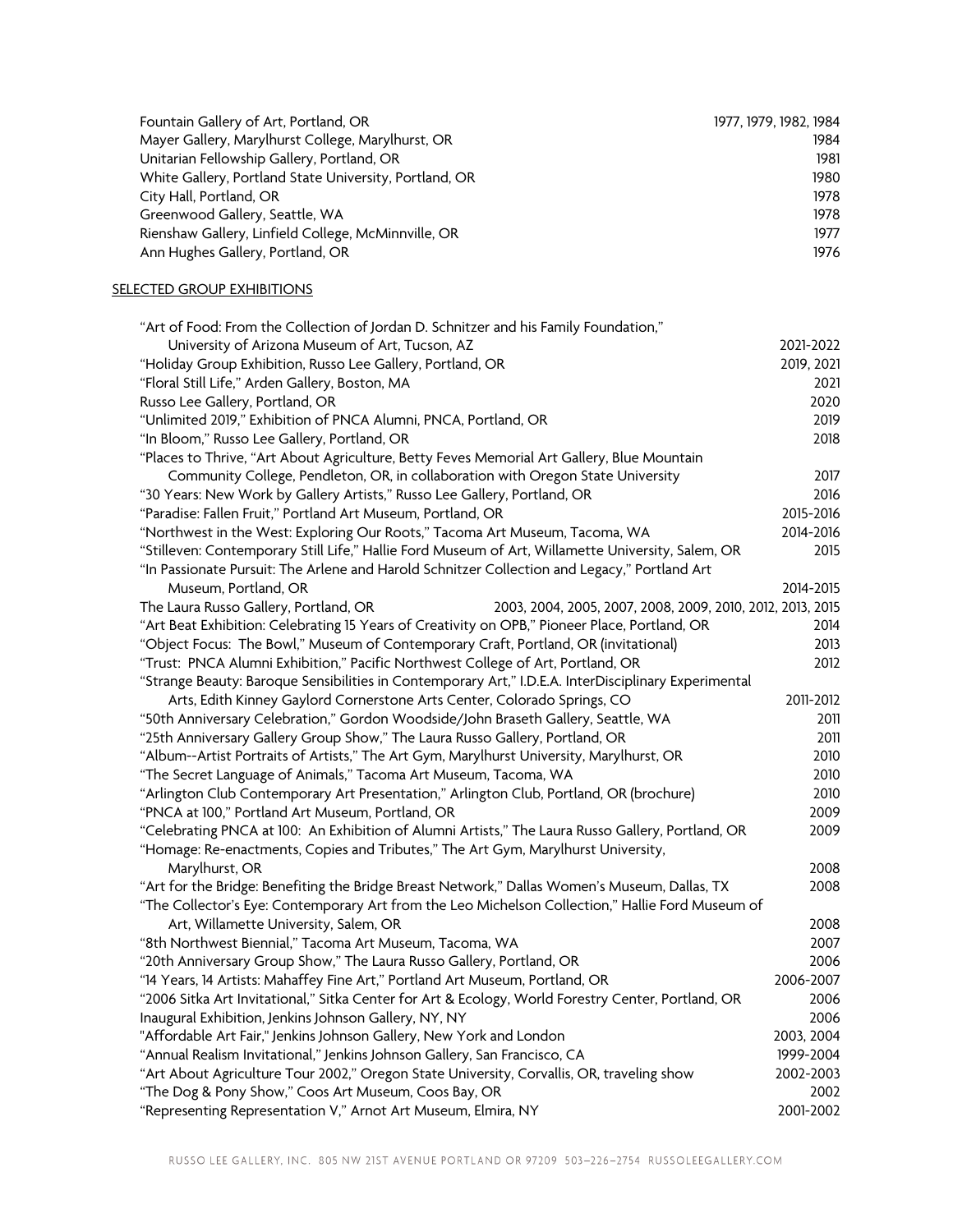| "Art About Agriculture," Oregon State University, Corvallis, OR                                     | 1995, 2002 |
|-----------------------------------------------------------------------------------------------------|------------|
| "ANA 30 Show," Holter Museum of Art, Helena, MT, juried by Peter Schjeldahl, Lucy Lippard,          |            |
| <b>Gerald Peters</b>                                                                                | 2000-2002  |
| "The Art of Illusion," Millard Sheets Gallery (non-profit) with honored guest Wayne Thiebaud,       |            |
| Pomona, CA                                                                                          | 2001       |
| "Points of View: Realist Invitational," Margo Jacobsen Gallery, Portland, OR                        | 2001       |
| "Perspective and Perception," L & B Viewing Room, Portland, OR                                      | 2001       |
| "45th Annual National Juried Print Exhibition," Hunterdon Museum of Art, Clinton, NJ                | 2001       |
| "Sixth Northwest Biennial: Pleasure Craft," Tacoma Art Museum, Tacoma, WA, juried by Gladys Nilsson | 2001       |
| "Still Life," Linda Hodges Gallery, Seattle, WA                                                     | 1999       |
| "Interior Pauses: Contemporary Northwest Realism," Maryhill Museum of Art, Goldendale, WA           | 1998       |
| "American Print Exhibition," China National Academy of the Arts, Hangzhon, China                    | 1998       |
| Bush Barn Art Center, Salem Art Association, Salem, OR                                              | 1995       |
| The Gallery at Salishan, Gleneden Beach, OR                                                         | 1995       |
| "20 Printmakers at Timberline Lodge," Government Camp, OR                                           | 1995       |
| "The Art of Absolut," Bon Marche, Seattle, WA                                                       | 1993       |
| Elizabeth Leach Gallery, Portland, OR                                                               | 1992       |
| "Oregon Biennial," Portland Art Museum, Portland, OR                                                | 1991       |
| Portland Art Museum, Northwest Print Council Juried Show, Portland, OR                              | 1991       |
| Hanson/Howard Gallery, Ashland, OR                                                                  | 1989       |
| "International Prints," John Szoke Graphics, New York, NY                                           | 1988       |
| "Twenty Oregon Printmakers," Amerika Haus, Stuttgart, West Germany                                  | 1988       |
| "International Prints '88," Silvermine Gallery, Stamford, CT                                        | 1988       |
| "1988 Biennial Pacific States National Print Exhibition," University of Hawaii at Hilo              | 1988       |
| "Stockton National Print Exhibition," Haggin Museum, Stockton, CA                                   | 1988       |

# TRAVELING EXHIBITIONS

| "Women's Work: Contemporary Women Printmakers from the Collections of Jordan D. Schnitzer and         |           |
|-------------------------------------------------------------------------------------------------------|-----------|
| His Family Foundation," Hallie Ford Museum of Art at Willamette University, Salem, OR; The            |           |
| Art Gym, Marylhurst University, Marylhurst, OR; Nora Eccles Harrison Museum of Art, Utah              |           |
| State University, Logan, UT; San Jose Museum of Art, CA; Cornerstone Art Center, Colorado             |           |
| College, Colorado Springs, CO                                                                         | 2007-2009 |
| "Blossom: The Art of Flowers," Houston Museum of Natural Science, Houston, TX; Neville Public         |           |
| Museum, Green Bay, WI; Dunnegan Gallery of Art, Bolivar, MO; Arizona-Sonora Desert                    |           |
| Museum Art Institute, Tucson, AZ; The R.W. Norton Art Gallery, Shreveport, LA; The Wildlife           |           |
| Experience, Parker, CO; The Dixon Gallery and Gardens, Memphis, TN; The Spartanburg Art               |           |
| Museum, Spartanburg, SC; The Canton Museum of Art, Canton, OH (illustrated color catalogue) 2007-2009 |           |
| "Prints Across the Pacific," Pacific International Print Project, An American and Chinese Exhibition  |           |
| Exchange, Northwest Print Council and the China National Academy of Arts                              | 1998      |
| Northwest Print Council Traveling Montana Show, WMC Gallery/Museum, Dillon Arts Chateau,              |           |
| Butte; Copper Village Museum & Arts Center, Miles City; Custer County Art Center, Miles City          | 1996      |
| "Oregon Biennial," Portland Art Museum, Portland, OR                                                  | 1990-1992 |
| "Small Format Prints from the U.S.," U.S. Information Service, Lincoln Library, Buenos Aires,         |           |
| Argentina                                                                                             | 1989-1991 |
| "Twenty Oregon Printmakers," tour of West German museums and galleries                                | 1988      |
| "Interiors/Exteriors: A Collective Portfolio," Printmaking Council of New Jersey, Somerville, NJ      | 1987      |
| China - Northwest Print Council Exhibition, traveling throughout China                                | 1986-1987 |
| "Watercolor Oregon," Visual Arts Resources, Eugene, Oregon; traveled through the USA                  | 1986-1987 |
| "Limited Editions," Oregon Arts Foundation, Salem, OR                                                 | 1983-1985 |
| "Oregon," traveling print exhibition and poster, throughout the U.S.A. and Australia                  | 1978-1981 |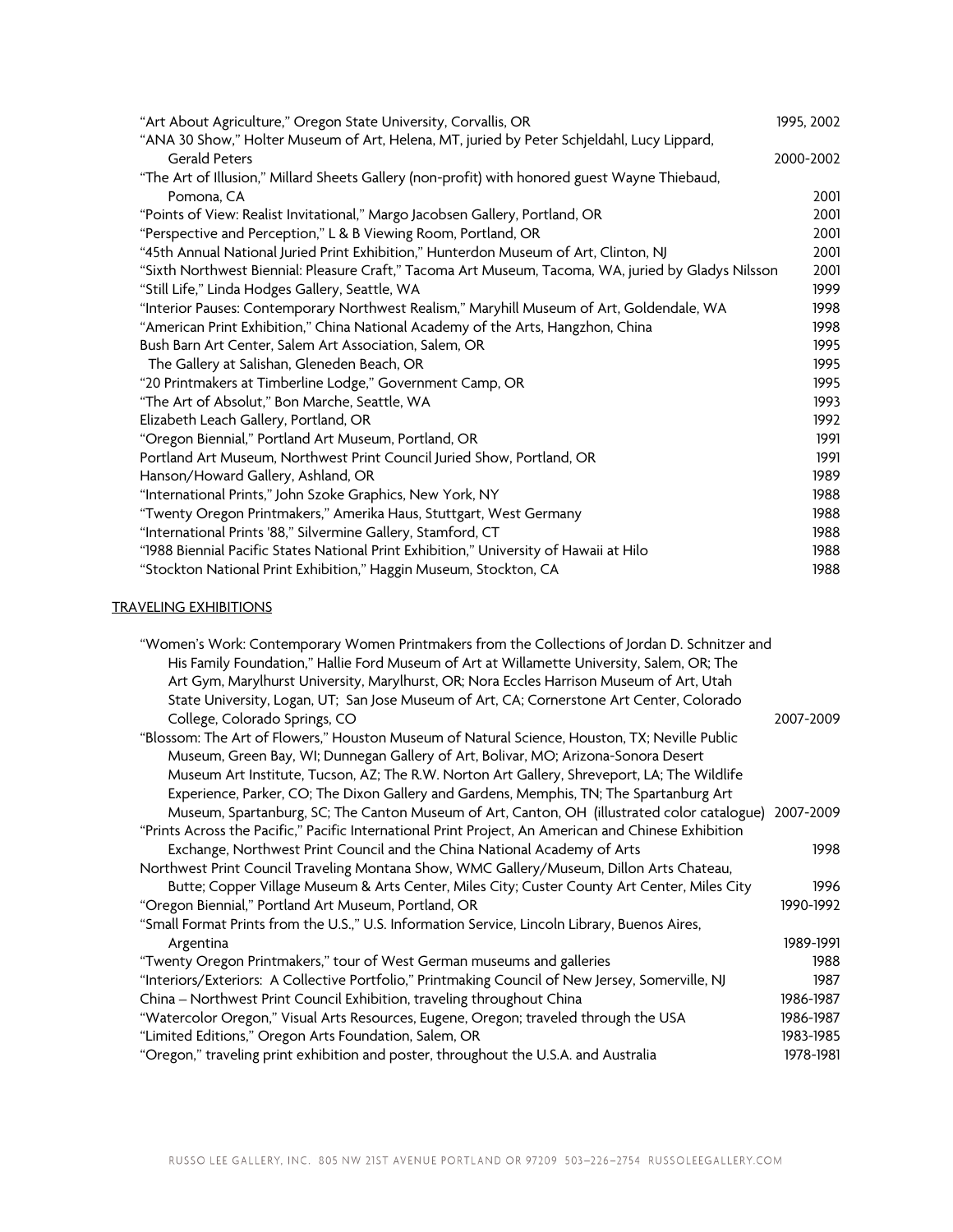#### COMMISSIONS

| "Zebra," print commission for members of the Cleveland Print Club, Cleveland Art Institute,       |      |
|---------------------------------------------------------------------------------------------------|------|
| Cleveland, OH                                                                                     | 2010 |
| Portland Convention Center Expansion, collaborative project with Connie Kiener, Portland, OR      | 2003 |
| One Percent for Art, Oregon Arts Commission, site-specific, commissioned painting for the         |      |
| Dining Hall, Memorial Union, Oregon State University, (28 ft by 4 ft), Corvallis, OR              | 1996 |
| "Claremont Suite" a series of lithograph editions commissioned for the Claremont Hotel,           |      |
| Oakland, CA, produced at Mahaffey Fine Arts in Portland, OR                                       | 1996 |
| Salem Art Association Festival Poster                                                             | 1995 |
| Friends of the Gilkey Center, membership editioned etching                                        | 1995 |
| "Absolut Oregon," Carillon Importers, Teaneck, NJ, Advertisement for Absolut Vodka                | 1992 |
| One Percent for Art, Oregon Arts Commission, Edition of Etchings for State Prison Buildings       | 1991 |
| Pacific Development Corporation, Portland, OR                                                     | 1991 |
| Visual Chronicle of Portland Collection, Metropolitan Arts Commission; rendering of Pittock       |      |
| Mansion, Portland, OR                                                                             | 1985 |
| Environmental Services Building, Pendleton, OR, One Percent for Art Project, Oregon Arts          |      |
| Commission; series of site-specific, botanical watercolors                                        | 1979 |
| Art in Public Places, Metropolitan Arts Commission, Portland, OR; series of etchings and drawings | 1976 |

#### **SELECTED COLLECTIONS**

4 Culture, King County Public Art Program, Seattle, WA Absolut Vodka Collection, Seagram Corporation, New York, NY Arizona State University Art Museum, Tempe, AZ Bell Telephone, Seattle, WA Carillon Importers Teaneck, NJ Claremont Hotel, Oakland, CA Cleveland Print Club, Cleveland Art Institute, Cleveland, OH Eastern State Hospital, WA Federal Bureau of Land Management, Medford, OR Fred Meyer Savings & Loan, Portland, OR Gordon and Vivian Gilkey Print Collection, Portland Art Museum, Portland, OR Hallie Ford Museum of Art, Salem, OR Harsch Investment Corporation, Portland, OR Hilton Hotel, Portland, OR Jordan Schnitzer Museum of Art, University of Oregon, Eugene, OR Jordan Schnitzer Family Foundation, Portland, OR Kaiser Permanente, Portland, OR Long Beach Museum of Art, Long Beach, CA Management Compensation Group, Portland, OR Mentor Graphics, Portland, OR Metropolitan Arts Commission, Chronicle of Portland Collection, Portland, OR Mother's Bistro & Bar, Portland, OR Northern Arizona University Art Museum, Flagstaff, AZ Ocosta School, Art in Public Places, Westport, WA One Percent for Art Collection, State of Washington One Percent for Art Collection, City of Portland, OR One Percent for Art Collection, State of Oregon Memorial Union, Oregon State University, Corvallis, OR Meyer Memorial Trust, Portland, OR Oregon Health Sciences University and Women's Health Center, Portland, OR Oregon State Capitol Art Collection, Salem, OR Oregon State University, Art About Agriculture Collection, Corvallis, OR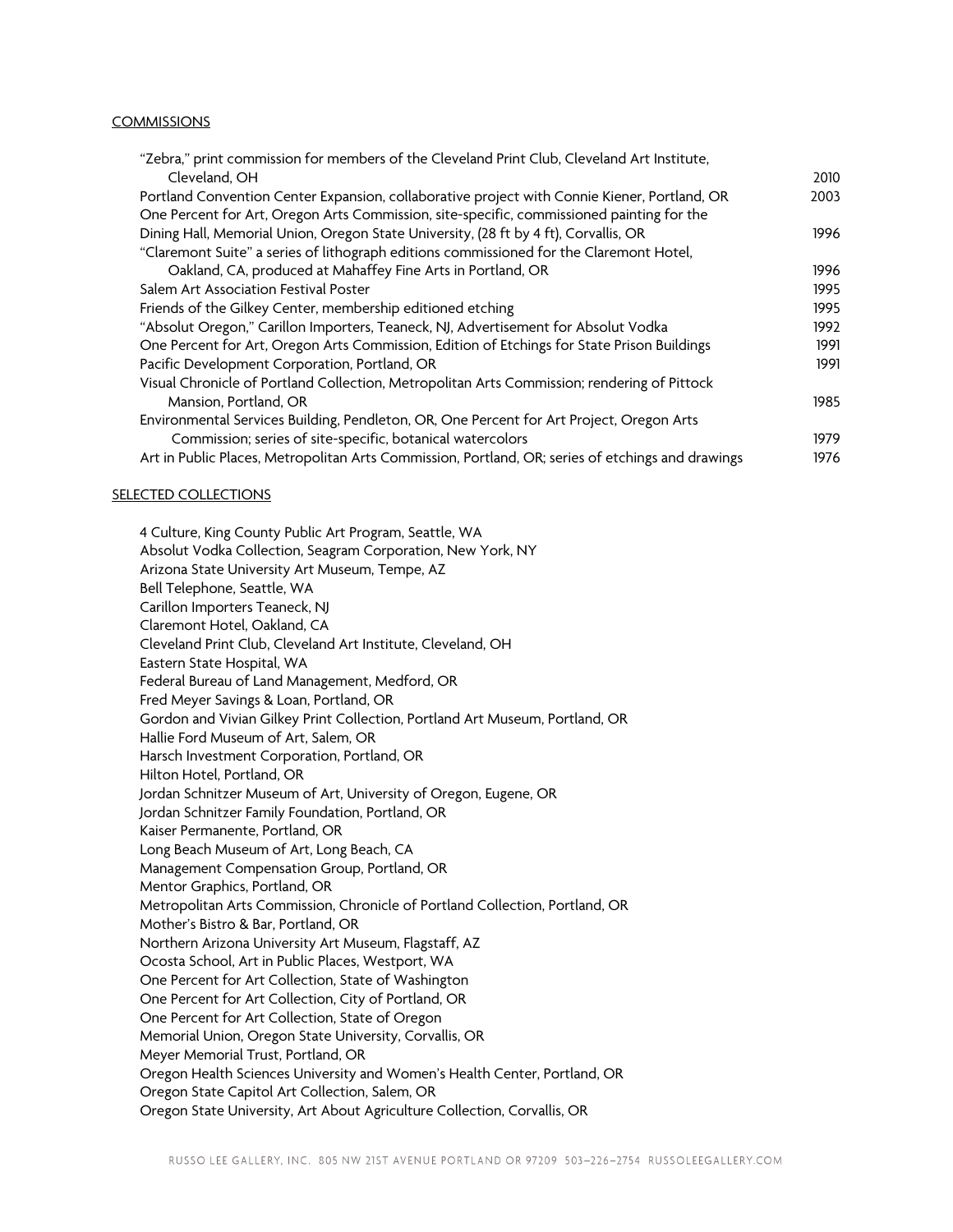Oregon State University, Smith Memorial Center, Corvallis, OR Pendleton State Office Bldg., Pendleton OR City of Portland/Multnomah County, Portable Works Collection Portable Works Collection, City of Seattle, WA Providence Hospital Collection, Portland, OR Rainier National Bank, Seattle, WA Southern Oregon State College, Ashland, OR Sprouse Reitz Company, Portland, OR Steelcase, Inc., Grand Rapids, MI Tacoma Art Museum, Tacoma, WA Tin House, Portland, OR (publishers) Western Washington University, Bellingham, WA The Westin Hotel, Portland, OR Willamette University, Salem, OR

## AWARDS

| Juror's Award, "Places to Thrive, "Art About Agriculture, Betty Feves Memorial Art Gallery, Blue Mountain |      |
|-----------------------------------------------------------------------------------------------------------|------|
| Community College in collaboration with Oregon State University, Pendleton, OR                            | 2017 |
| Artist in Residence at Caldera Arts Center, Sisters, OR                                                   | 2017 |
| Juror's Choice Award, "Blossom: The Art of Flowers," The Susan Kathleen Black Foundation,                 |      |
| Houston Museum of Natural Science, Houston, TX (traveling exhibit with catalogue)                         | 2007 |
| Regional Arts & Culture Council, Portland, OR Grant for Printmaking Project, "The Artemesia Suite"        | 2002 |
| Art About Agriculture, Oregon State University                                                            | 2001 |
| Oregon Artist Fellowship Award, Oregon Arts Commission                                                    | 2000 |
| President's Award, Art about Agriculture, Oregon State University                                         | 1995 |
| Art Media Award, Northwest Print Council Juried Exhibit, Portland Art Museum                              | 1991 |
| West Coast Works of/on Paper, The Ink People, Third Prize                                                 | 1988 |
| Patron's Award, The Boston Printmakers                                                                    | 1986 |
| Elmer Edwin Young Purchase Award, Willamette University                                                   | 1983 |
| Print Purchase Award, Mount Hood Community College                                                        | 1983 |
| Oregon Annual, State Fair Exhibition<br>1978, 1980, 1982, 1983                                            |      |
| Sunriver Art Competition, Cash Award                                                                      | 1982 |
| Limited Editions Purchase Award, Oregon Arts Foundation                                                   | 1978 |
| Agnes Prentice Award for Excellence, Portland Art Museum                                                  | 1973 |

#### RELATED EXPERIENCE

| Honorary Alumni Board Member, PNCA, Portland, OR                                               | 2019      |
|------------------------------------------------------------------------------------------------|-----------|
| "Panel Discussion of Katherine Ace's painting Nine Portraits," Froelick Gallery, Portland, OR  | 2019      |
| Guest Choreographer, BodyVox, for the production Pearl Dive: Elegy, Portland, OR               | 2019      |
| Artist Talk, PNCA, "Evening With an Artist: Sherrie Wolf '74," Russo Lee Gallery, Portland, OR | 2018      |
| Artist Talk, Portland Art Museum, Portland, OR                                                 | 2014      |
| "Stealing Art," lecture at InterDisciplinary Experimental Arts, Colorado Springs, CO           | 2012      |
| Juror, Oregon State Fair, Salem, OR                                                            | 2010      |
| Lecture, Arden Gallery, Boston, MA                                                             | 2010      |
| "Stealing Art," lecture at Town Club of Portland, OR                                           | 2009      |
| Cabel Center Exhibition Gallery Committee, Portland, OR                                        | 1995-2003 |
| Juror, Tualatin Chronicles Collection, 10% for Art Collection, Tualatin, OR                    | 1995      |
| Alumni & Friends of Pacific Northwest College of Art, Board of Directors, Portland, OR         | 1992-1993 |
| Panel, Current Issues in Printmaking, Portland Art Museum, Portland, OR                        | 1991      |
| Juror, One Percent For Art Selection Committee, Oregon Arts Commission                         | 1991      |
| Juror, Corvallis Art Center, N.W. Regional Show, Corvallis, OR                                 | 1991      |
| Northwest Print Council board member                                                           | 1982-1991 |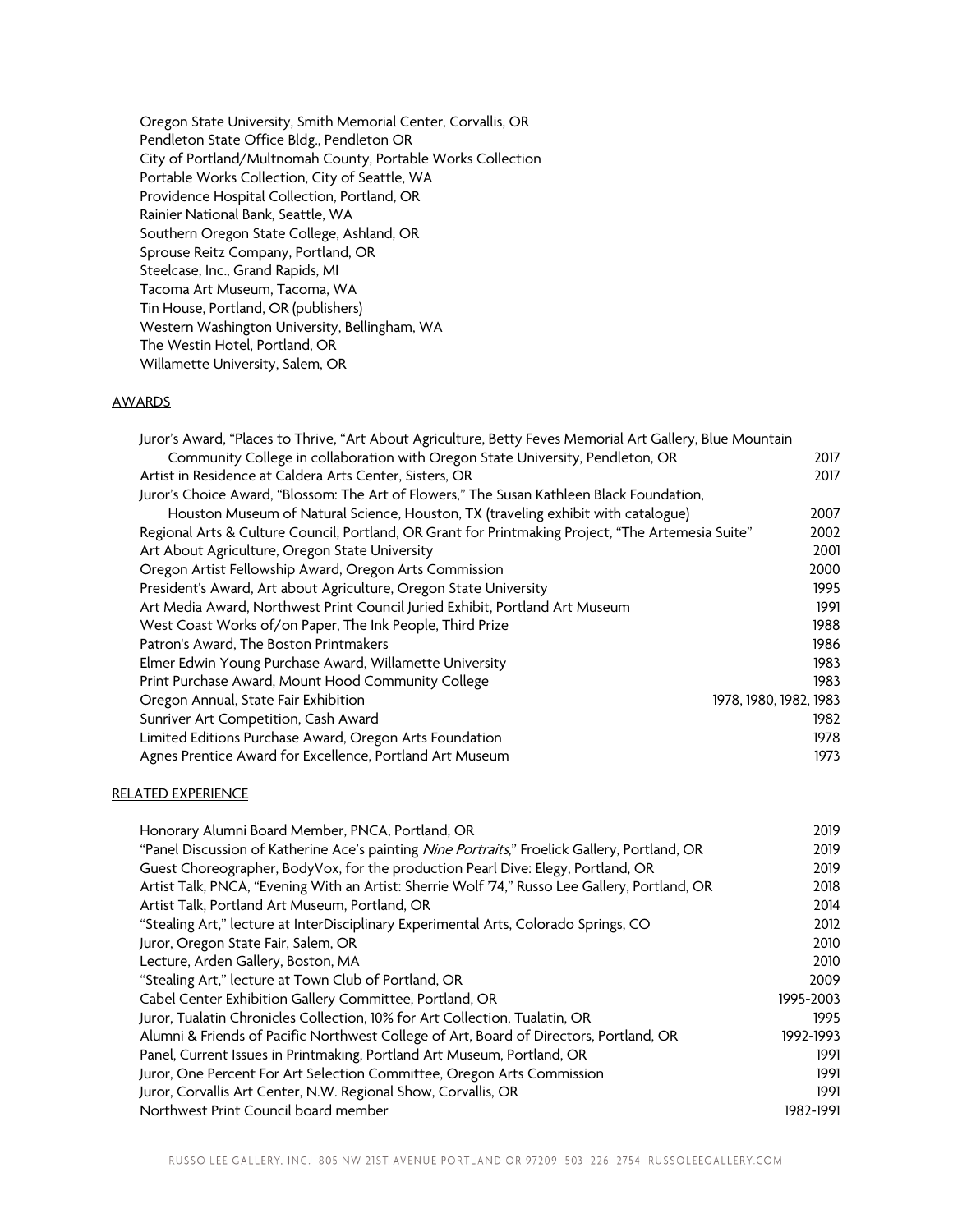| Member, Inkling Etching Studio, Portland, OR                                                  | 1981-1990 |
|-----------------------------------------------------------------------------------------------|-----------|
| Committee member, Visual Chronicle of Portland, Metropolitan Arts Commission, Portland, OR    | 1986-1989 |
| Juror, 38th Salem Art Fair, Salem, OR                                                         | 1987      |
| Juror, Academic All-stars, Multnomah Education Service, Portland, OR                          | 1986      |
| Juror, All Oregon Art Exhibit, Salem State Fair, Salem, OR                                    | 1985      |
| Instructor of Drawing, Painting & Printmaking, Pacific Northwest College of Art, Portland, OR | 1977-1985 |
| Instructor, Lewis & Clark College, Portland, OR                                               | 1984      |
| Juror, Beaverton Arts Commission, Beaverton, OR                                               | 1984      |
| Instructor, Mt. Hood Community College, Gresham, OR                                           | 1976-1980 |

## PUBLICATIONS

Saenger, Peter, "Exhibit: Food For Thought," The Wall Street Journal, January 29-30, 2022, p. C5

Tesner, Linda and Julia Oswald, *Sherrie Wolf: A Retrospective*, Portland, OR: Jordan Schnitzer Family Foundation, 2022, 148 pages with color plates

Miller, Olivia, The Art of Food/El Arte de la Comida, Exhibition Catalog accompanying the exhibition Art of Food: From the Collection of Jordan D. Schnitzer and His Family Foundation, University of Arizona Museum of Art, Tucson, AZ, 2021, Frontispiece and pp. 90-95

"Show Preview: Vibrant Florals," American Art Collector, January 2021, pp. 72-73, and online Speer, Richard, "Through a Glass Darkly," *Visual Art Source*, August 1, 2020, online Dixon, K.B., "The Artist Series 3: Visual Artists," Oregon Arts Watch, February 28, 2020, online Hicks, Bob, "At PSU's new museum, art for all," Oregon Arts Watch, November 4, 2019, online Dixon, K.B., "In the Frame 3: Lens on artists," Oregon ArtsWatch, oregonartswatch.org, December 28, 2018 "Sherrie Wolf: Personal History," American Art Collector, Spring 2019, pp. 118-119 Hicks, Bob, "BodyVox dives for pearls," Oregon Arts Watch, April 8, 2019, online Speer, Richard, "Editors' Roundtable," Visual Art Source, April 5, 2019, online Gallivan, Joseph, "Vignettes," Preview, February - March 2019, pg. 69 "Rug Star," Portrait of Portland Magazine, Vol. 41 Portland, Fall 2018, p. 72 Wunnan, Nim, "VizArts Monthly: Big news in various forms," Oregon Arts Watch, August 1, 2018 Wang, Amy, "Sherrie Wolf & Margot Voorhies Thompson," The Oregonian, May 11, 2018, Arts, p. 4 Sutinen, Paul, "Sherrie Wolf: The freedom of still life," Oregon Arts Watch, May 11, 2018 Webster, Andrew, "Russell and Wolf," Fine Art Connoisseur, August 2017 "Collector Profile: Jordan D. Schnitzer," Fine Art Connoisseur Magazine, February 2017, pp. 98-99 Cantor, Allyn, Variations: "30 Years," Preview, November-January 2016-17, p. 72 Catalogue review for 30 Years; "Exhibition Catalogues of Interest," Preview, Nov.-Jan. 2016-17, p. 79 "30 Years," Russo Lee Gallery, Portland, OR, 2016, color catalog, pp. 69-71, 100, 103, 107 Gillies, Max, "Art in Good Taste," Fine Art Connoisseur, May/June 2016, pp. 48-55 Sutinen, Paul, "Painting in the Long Shadows of Painting," Oregon Artswatch, May 12, 2016 Webster, Andrew, "Stage," Fine Art Connoisseur, May 5, 2016 Dixon, K.B, Face to Face: 32 Oregon Artists, Introduction by Bob Hicks, pp. 7 &8, Portland, OR, 2015, p. 7-8 Mayhall Rastrelli, Tom, "Hallie Ford exhibit presents still life with a twist, Sherrie Wolf's show opens Saturday," Statesman Journal, Salem, OR July 26, 2015, p. 8E Speer, Richard, "2014 Top Ten Lists," Art Ltd, January/February 2015, p. 53 Owen, Mary, "Fueled by her passions: Arlene Schnitzer's passion for the arts has benefitted Oregon for decades," Nw Boomer & Senior news, January 2015. Speer, Richard, "The Best Visual Art of 2014," Willamette Week, December 2014 Guenther, Bruce; In Passionate Pursuit, The Arlene and Harold Schnitzer Collection and Legacy; (Portland, OR: Portland Art Museum) 2014, 192 pages with color reproductions Speer, Richard, 'Sherrie Wolf," Visual Art Source Weekly Newsletter, October 3, 2014, online

Speer, Richard, 'Sherrie Wolf: 'Museum'," Willamette Week, October 1, 2014, p. 44

"In Passionate Pursuit: The Arlene and Harold Schnitzer Collection and Legacy," Portal: Portland Art Museum Magazine, Vol. 3 Issue 3, October/November/December 2014, cover image, pp. 1, 4-5

MacNaughton, Mary Davis. Women and Print: A Contemporary View (Scripps College, Claremont, CA) 2014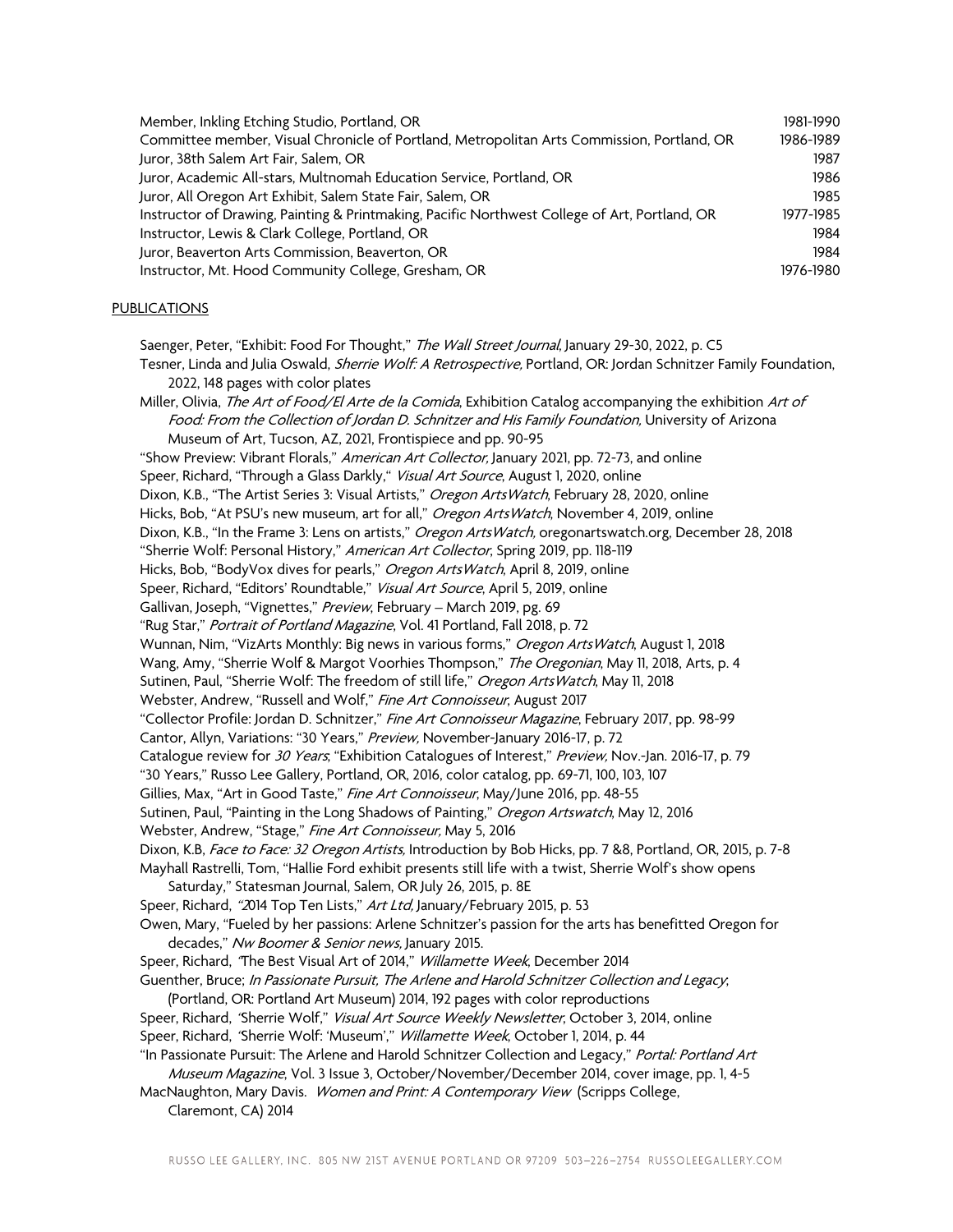Speer, Richard, "Art Venues: Laura Russo," Willamette Week 2014-2015 Guide to Portland, August 2014, pp. 91-92 Tesner, Linda, "Sherrie Wolf: Contemporary Artist as Historic Painter," brochure for the exhibition "Baroque Sensibilities" at Long Beach Museum of Art, Long Beach, CA, 2014 Mehlinger, Samantha, "Sherrie Wolf's Baroque Sensibilities at Long Beach Museum of Art," Destinations Magazine, Long Beach, CA, May 2014, cover story, p. 32 Thomas, Elizabeth, "Eye on Art: Explore Baroque with Sherrie Wolf's Works," *Gazettes,* Long Beach, CA, May 17, 2014, review online at www.gazettes.com Speer, Richard, "Collecting: Jordan Schnitzer," Art Ltd. January/February 2014, pp. 54-55 Stabler, David, "Last Call!," The Oregonian, December 13, 2013, A&E pp. 14-15 Rooney, E. Ashley, with Karla Matzke. 100 Artists of the Northwest (Schiffer Publishing Ltd., Atglen, PA) 2013 Speer, Richard, "Tom Cramer and Sherrie Wolf," *Willamette Week*, Portland, OR, October 2, 2013, p.51 "2013 Fall Arts Preview," Willamette Week, Portland, OR, September 11, 2013, p. 32-33 Dorfman, John, "Object Lessons," Art & Antiques, Summer 2013, pp. 22, 42, 45 Arnheim, Dan, "Oregon's Art: As Diverse as Its Landscape," Fine Art Connoisseur, December 2012, pp. 96-101 Speer, Richard, "Sherrie Wolf, 'Looking Back'," Willamette Week, November 7, 2012, p. 44 Foley, Margaret, "True to Belluschi," *Oregon Home*, October/November 2012, p. 38 Speer, Richard, "Sherrie Wolf and Margot Voorhies Thompson," Willamette Week, October 31, 2012, p. 43 Tesner, Linda, essay. *Sherrie Wolf: Looking Back* (Sherrie Wolf Studio, Portland, OR) exhibition catalog, 2012 Maldonado, Victor, essay. Trust: PNCA Alumni Exhibition, Pacific Northwest College of Art, Portland, OR, 2012 Keefer, Bob, "Getting Personal with Arlene Schnitzer," The Register-Guard, Eugene, OR, May 10, 2012, pp. D1, D3 Bruner, Betsey, "The Magic of Illusion," Arizona Daily Sun, April 29, 2012, Arts and Theatre; review Speer, George V. Sherrie Wolf: Historyonics (Northern Arizona University Art Museum, Flagstaff, AZ) 2012, exhibition catalogue with full color reproductions "Sherrie Wolf: Vessel," American Art Collector, October 2011, p. 137, review Adelstein, Edie, "All the World's a Stage," Colorado Springs Independent, December 1, 2011, review Hicks, Bob, "First Thursday Marks 25 Years of Gallery Walks," The Oregonian, October 6, 2011, p. El "Where to Buy: A Select Exhibition in a Private Gallery," The Week Magazine, March 25, 2011, p. 30 Trippi, Peter, ed. "Artists Making Their Mark," Fine Art Connoisseur, Vol. 8 Issue 3, May/June 2011, p. 53 Atiyeh, Meagan. Art of the Time: Oregon's State Capitol Art Collection (Oregon Arts Commission, Salem, OR) 2011 Hicks, Bob, "Collision of Art and Politics," The Oregonian, April 18, 2011, page B1-B2 Speer, Richard, "Sherrie Wolf," Willamette Week, March 2, 2011, p. 50 Speer, Richard, "Contemporary Northwest Art Award Finalists," Willamette Week, February 2, 2011, p. 42 Row, D.K. "Artist Selections Steer Clear of Fringe," The Oregonian, Januray 24, 2011, pp. C1, C3 Speer, Richard, "Sherrie Wolf at Laura Russo," Willamette Week, August 25, 2010, p. 47, illus. Lake, Eva, "Sherrie Wolf at Laura Russo Gallery," *Visual Art Source Monthly Newsletter*, August 20, 2010, online at www.visualartsource.com Lasarow, Bill, "This Week's Recommendations," *Visual Art Source Monthly Newsletter*, August 20, 2010, online at visualartsource.com Lake, Eva, "Sherrie Wolf Shows 'Faces' at the Laura Russo Gallery," Art Focus on KBOO Radio, August 3, 2010, Interview with the Artist; listen at http://kboo.fm/node/22929 Adams, Anne, "First Thursday Picks," Portland Monthly, June 30, 2010, online at http://www.portlandmonthlymag.com/blogs/culturephile-portland-arts/063010-firstthursday-cp Bloom, Amy, Where the God of Love Hangs Out, Random House, New York, 2010 (Cover Illustration) Skinner, Tina. 100 Artists of the West Coast II (Schiffer Publishing Ltd., Atglen, PA) 2009, pp. 202-203 Marieb, Carolyn Donohoe and Motoyo Nakamura, "Soul Reviver," *The Oregonian*, December 3, 2009, Home and Garden, p. 12, color image of painting in private home Speer, Richard, "Sherrie Wolf: 'Counterpoint'," Art Ltd. November/December 2009, p.25, illus. "Fall Preview, PNW: Sherrie Wolf - Counterpoint," Art Ltd. September/October 2009, p. 60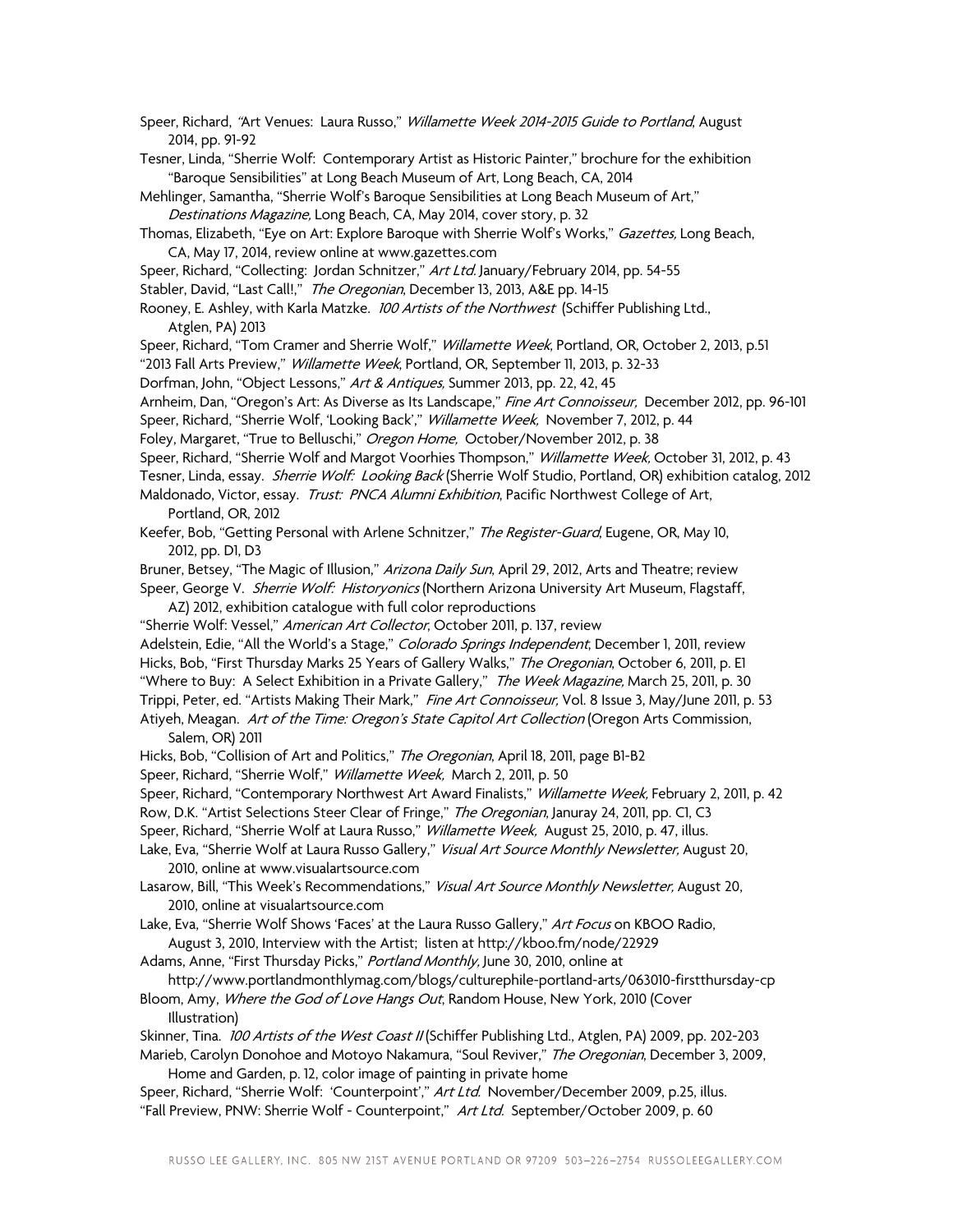Johnson, Barry, "'PNCA at 100': Don't be so surprised that it's so juicy," The Oregonian, www.OregonLive.com, June 16, 2009

- Art on the Vine Auction Catalogue, March 2009, p. 19
- Oregon Humanities Magazine, cover illustration, Spring 2009

Koppman, Debra, "Sherrie Wolf," Artweek, February 2009, Volume 40, Issue 1, p. 6

"Style Makers," Luxe Magazine, 2009, Volume I, Issue II, p. 81

"Artist Photographs," Art Access, February 2009, Volume 18, Number 1, p. 4

Row, D.K. "Waiting for the Revolution, " The Oregonian, December 12, 2008, A&E, p. 33

Hicks, Bob, "A Fresh Feast from the Past," The Oregonian, November 28, 2008, A&E, pp. 31-32

"On the town: Laura Russo Gallery, " Portland Monthly, November 2008, p. 214

"On the town: The Art Gym at Marylhurst," Portland Monthly, November 2008, p. 213

Row, D.K. "Shows of Note," The Oregonian, November 21, 2008, A&E, p. 21

Row, D.K., "D.K.'s Hot Sheet," The Oregonian, November 7, 2008, A&E, p. 42

Preview, Nov/Dec/Jan, 2008/09, p. 59, color reproduction

Hopkins, Terri, Homage: Re-enactments, copies and tributes by Sherrie Wolf, Christopher Rauschenberg, Michelle Ross and Brad Adkins, The Art Gym, Exhibit Announcement Brochure, November 2008

Row, D.K., "A Collector's Obsession with the Local," The Oregonian, August 4, 2008, pp. B1, B4

O'Hern, John, "Road to Discovery," American Art Collector, April 2008, pp. 66-69

- "Cirque," 2008 Annual Art Evening and Auction, Cascade AIDS Project, p. 30
- Row, D.K. "D.K.'s Hot Sheet: The 73rd Edition of New American Paintings," The Oregonian, January 18, 2008, A&E, p. 32

Row, D.K., "D.K.'s Hot Sheet," The Oregonian, December 7, 2007, A&E, p. 38

Reisenfeld, Robin, "Women's Work: Contemporary Women Printmakers from the Collections of Jordan D. Schnitzer and his Family Foundation," exhibition brochure, Hallie Ford Museum of Art and The Art Gym, Oregon, 2007

Row, D.K. "In Praise of Bolder Women," The Oregonian, October 29, 2007, pp. D1, D3

art ltd. West Coast Art + Design, full color advertisement, November 2007, p. 15

Zevitas, Steven T., ed. New American Paintings, Number 73 (The Open Studios Press, Boston, MA) November 2007, pp. 164-167

Maslin, Janet, "Trekking O'er the World, with Her Luck and an Ax," New York Times, Book Review, Monday, August, 20, 2007, pp. B1, B5

Bloom, Amy, Away: A Novel, Random House, New York, 2007 (cover illustration)

Row, D.K. "D.K.'s Hot Sheet: Some National News Bits," The Oregonian, April 27, 2007, A &E p. 38

Laing-Malcolmson, Bonnie, "Virtue, Vice and Grandeur," Sherrie Wolf exhibition catalog, Jenkins Johnson Gallery, New York, NY, 2007

Hushka, Rock, The 8th Northwest Biennial, exhibition catalog, color plates, Tacoma Art Museum, Spring 2007, pp. 98-99

Row, D.K. "Jacobsen Redraws Her Life in Art," The Oregonian, March 1, 2007, pp. E1, E3

Clayton, Alec, "The 8th Northwest Biennial: Tacoma Art Museum, " ArtAccess, March 2007, Volume 16, No. 2, pp. 10-11

Row, D.K. "Painter George Johanson's Gift to his City," The Sunday Oregonian, February 4, 2007, p. Ol Kolpas, Norman, "Twists on Tradition," Southwest Art, November 2006, pp. 90-93 The Laura Russo Gallery: Twenty Years, exhibition catalogue with color plates, 2006, pp. 27, 69

Dixon, Annette, *Fourteen Artists / Fourteen Years: Mahaffey Fine Art*, Exhibition Brochure and Essay, Portland Art Museum, Vivian and Gordon Gilkey Center for Graphic Arts, 2006

Culverwell, Wendy, "You Gotta Have Art," Portland Executive Home and Life, Fall 2006, pp. 10, 54-55 Chandler, John, "20 Good Years," Portland Monthly, October 2006, Volume 4, Issue 10, p. 189 Row, D.K. "D.K.'s Hot Sheet: The Tacoma Art Museum," The Oregonian, August 18, 2006, A&E, p. 36

Batt, Andy and Justin Meyers, "Best of the City," Portland Monthly, August 2006, Volume 4, Issue 8, p. 70

Row, D.K. "Sherrie Wolf: Still Life, Super-sized," The Oregonian, June 23, 2006, A&E, p. 39

Eighth Annual Realism Invitational: San Francisco and New York, Essay by Peter Frank. Jenkins

Johnson Gallery, June -July 2006, exhibition catalog, p.23